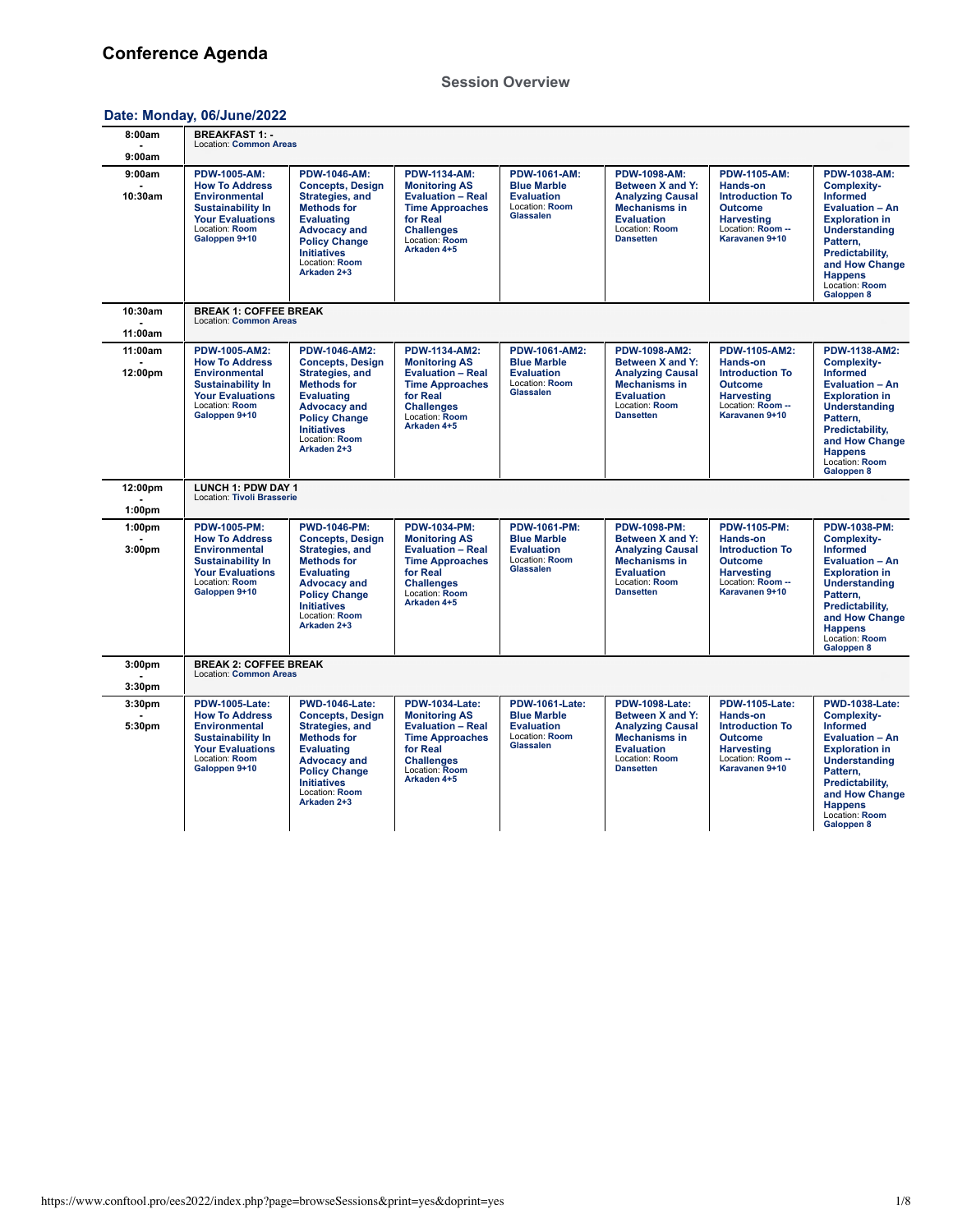## **Date: Tuesday, [07/June/2022](https://www.conftool.pro/ees2022/index.php?page=browseSessions&print=yes&doprint=yes&form_date=2022-06-07)**

| 8:00am                                   | <b>BREAKFAST 2: --</b><br><b>Location: Common Areas</b>                                                                                                                   |                                                                                                                                                                                                                                  |                                                                                                        |                                                                                                                                                                    |                                                                                                                                                                             |                                                                                                                                                                                                                                                                   |                                                                                                                                                                                                    |
|------------------------------------------|---------------------------------------------------------------------------------------------------------------------------------------------------------------------------|----------------------------------------------------------------------------------------------------------------------------------------------------------------------------------------------------------------------------------|--------------------------------------------------------------------------------------------------------|--------------------------------------------------------------------------------------------------------------------------------------------------------------------|-----------------------------------------------------------------------------------------------------------------------------------------------------------------------------|-------------------------------------------------------------------------------------------------------------------------------------------------------------------------------------------------------------------------------------------------------------------|----------------------------------------------------------------------------------------------------------------------------------------------------------------------------------------------------|
| 9:00am                                   |                                                                                                                                                                           |                                                                                                                                                                                                                                  |                                                                                                        |                                                                                                                                                                    |                                                                                                                                                                             |                                                                                                                                                                                                                                                                   |                                                                                                                                                                                                    |
| 9:00am<br>10:30am                        | <b>PDW-1006-AM:</b><br><b>Evaluability</b><br><b>Assessment For</b><br><b>Transformative</b><br><b>Evaluation</b><br><b>Practice</b><br>Location: Room<br>Galoppen 9+10   | <b>PDW-1135-AM:</b><br>Introduction to<br><b>Communities of</b><br>Practice (CoP):<br><b>Considerations for</b><br>Evaluators,<br><b>Evaluation, and</b><br><b>Transformative</b><br>Learning<br>Location: Room<br>Arkaden 2+3   | <b>PDW-1111-AM:</b><br><b>Equitable Data</b><br><b>Storytelling</b><br>Location: Room<br>Arkaden 4+5   | <b>PDW-1107-AM:</b><br><b>Career</b><br><b>Development</b><br><b>Training For Young</b><br>and Emerging<br><b>Evaluators</b><br>Location: Room<br><b>Glassalen</b> | <b>PDW-1137-AM:</b><br><b>Community-led</b><br><b>Monitoring and</b><br>Evaluation:<br><b>Principles and</b><br><b>Tools</b><br>Location: Room<br><b>Dansetten</b>          | <b>PWD-1045-AM:</b><br><b>How to Manage</b><br><b>Conflict in</b><br><b>Evaluation: How to</b><br><b>Make Evaluations</b><br>as Useful as<br><b>Possible While</b><br><b>Respecting</b><br><b>Evaluation</b><br>Integrity<br>Location: Room<br>Galoppen 8         | <b>PDW-1173-AM:</b><br><b>How to Enhance</b><br>the Learning<br><b>Function of</b><br><b>Evaluation:</b><br><b>Principles and</b><br><b>Strategies</b><br>Location: Room<br>Arkaden <sub>7</sub>   |
| 10:30am                                  | <b>BREAK 3: COFFEE BREAK</b><br><b>Location: Common Areas</b>                                                                                                             |                                                                                                                                                                                                                                  |                                                                                                        |                                                                                                                                                                    |                                                                                                                                                                             |                                                                                                                                                                                                                                                                   |                                                                                                                                                                                                    |
| 11:00am                                  |                                                                                                                                                                           |                                                                                                                                                                                                                                  |                                                                                                        |                                                                                                                                                                    |                                                                                                                                                                             |                                                                                                                                                                                                                                                                   |                                                                                                                                                                                                    |
| 11:00am<br>12:00pm                       | <b>PDW-1006-AM2:</b><br><b>Evaluability</b><br><b>Assessment For</b><br><b>Transformative</b><br><b>Evaluation</b><br><b>Practice</b><br>Location: Room<br>Galoppen 9+10  | PDW-1135-AM2:<br>Introduction to<br><b>Communities of</b><br>Practice (CoP):<br><b>Considerations for</b><br>Evaluators.<br><b>Evaluation, and</b><br><b>Transformative</b><br>Learning<br>Location: Room<br>Arkaden 2+3         | <b>PDW-1111-AM2:</b><br><b>Equitable Data</b><br><b>Storytelling</b><br>Location: Room<br>Arkaden 4+5  | <b>PDW-1107-AM2:</b><br><b>Career</b><br><b>Development</b><br><b>Training For Young</b><br>and Emerging<br><b>Evaluators</b><br>Location: Room<br>Glassalen       | <b>PDW-1137-AM2:</b><br><b>Community-led</b><br><b>Monitoring and</b><br>Evaluation:<br><b>Principles and</b><br><b>Tools</b><br>Location: Room<br><b>Dansetten</b>         | <b>PDW-1045-AM2:</b><br><b>How to Manage</b><br><b>Conflict in</b><br><b>Evaluation: How to</b><br><b>Make Evaluations</b><br>as Useful as<br><b>Possible While</b><br><b>Respecting</b><br><b>Evaluation</b><br><b>Integrity</b><br>Location: Room<br>Galoppen 8 | PDW-1173-AM2:<br><b>How to Enhance</b><br>the Learning<br><b>Function of</b><br><b>Evaluation:</b><br><b>Principles and</b><br><b>Strategies</b><br>Location: Room<br>Arkaden 7                    |
| 12:00pm<br>1:00pm                        | <b>LUNCH 2: PDW DAY 2</b><br>Location: Tivoli Brasserie                                                                                                                   |                                                                                                                                                                                                                                  |                                                                                                        |                                                                                                                                                                    |                                                                                                                                                                             |                                                                                                                                                                                                                                                                   |                                                                                                                                                                                                    |
| 1:00 <sub>pm</sub><br>3:00 <sub>pm</sub> | <b>PDW-1106-PM:</b><br><b>Evaluability</b><br><b>Assessment For</b><br><b>Transformative</b><br><b>Evaluation</b><br><b>Practice</b><br>Location: Room<br>Galoppen 9+10   | <b>PDW-1135-PM:</b><br>Introduction to<br><b>Communities of</b><br>Practice (CoP):<br><b>Considerations for</b><br>Evaluators.<br><b>Evaluation, and</b><br><b>Transformative</b><br>Learning<br>Location: Room<br>Arkaden 2+3   | <b>PDW-1111-PM:</b><br><b>Equitable Data</b><br><b>Storytelling</b><br>Location: Room<br>Arkaden 4+5   | <b>PDW-1107-PM:</b><br><b>Career</b><br><b>Development</b><br><b>Training For Young</b><br>and Emerging<br><b>Evaluators</b><br>Location: Room<br><b>Glassalen</b> | <b>PDW-1137-PM:</b><br><b>Community-led</b><br><b>Monitoring and</b><br><b>Evaluation:</b><br><b>Principles and</b><br><b>Tools</b><br>Location: Room<br><b>Dansetten</b>   | <b>PWD-1045-PM:</b><br><b>How to Manage</b><br><b>Conflict in</b><br><b>Evaluation: How to</b><br><b>Make Evaluations</b><br>as Useful as<br><b>Possible While</b><br><b>Respecting</b><br><b>Evaluation</b><br><b>Integrity</b><br>Location: Room<br>Galoppen 8  | <b>PDW-1173-PM:</b><br><b>How to Enhance</b><br>the Learning<br><b>Function of</b><br><b>Evaluation:</b><br><b>Principles and</b><br><b>Strategies</b><br>Location: Room<br>Arkaden <sub>7</sub>   |
| 3:00 <sub>pm</sub><br>3:30pm             | <b>BREAK 4: COFFEE BREAK</b><br><b>Location: Common Areas</b>                                                                                                             |                                                                                                                                                                                                                                  |                                                                                                        |                                                                                                                                                                    |                                                                                                                                                                             |                                                                                                                                                                                                                                                                   |                                                                                                                                                                                                    |
| 3:30 <sub>pm</sub><br>5:30pm             | <b>PDW-1106-Late:</b><br><b>Evaluability</b><br><b>Assessment For</b><br><b>Transformative</b><br><b>Evaluation</b><br><b>Practice</b><br>Location: Room<br>Galoppen 9+10 | <b>PDW-1135-Late:</b><br>Introduction to<br><b>Communities of</b><br>Practice (CoP):<br><b>Considerations for</b><br>Evaluators,<br><b>Evaluation, and</b><br><b>Transformative</b><br>Learning<br>Location: Room<br>Arkaden 2+3 | <b>PDW-1111-Late:</b><br><b>Equitable Data</b><br><b>Storvtelling</b><br>Location: Room<br>Arkaden 4+5 | <b>PDW-1107-Late:</b><br>Career<br><b>Development</b><br><b>Training For Young</b><br>and Emerging<br><b>Evaluators</b><br>Location: Room<br>Glassalen             | <b>PDW-1137-Late:</b><br><b>Community-led</b><br><b>Monitoring and</b><br><b>Evaluation:</b><br><b>Principles and</b><br><b>Tools</b><br>Location: Room<br><b>Dansetten</b> | <b>PDW-1045-Late:</b><br><b>How to Manage</b><br><b>Conflict in</b><br><b>Evaluation: How to</b><br><b>Make Evaluations</b><br>as Useful as<br><b>Possible While</b><br><b>Respecting</b><br><b>Evaluation</b><br>Integrity<br>Location: Room<br>Galoppen 8       | <b>PDW-1173-Late:</b><br><b>How to Enhance</b><br>the Learning<br><b>Function of</b><br><b>Evaluation:</b><br><b>Principles and</b><br><b>Strategies</b><br>Location: Room<br>Arkaden <sub>7</sub> |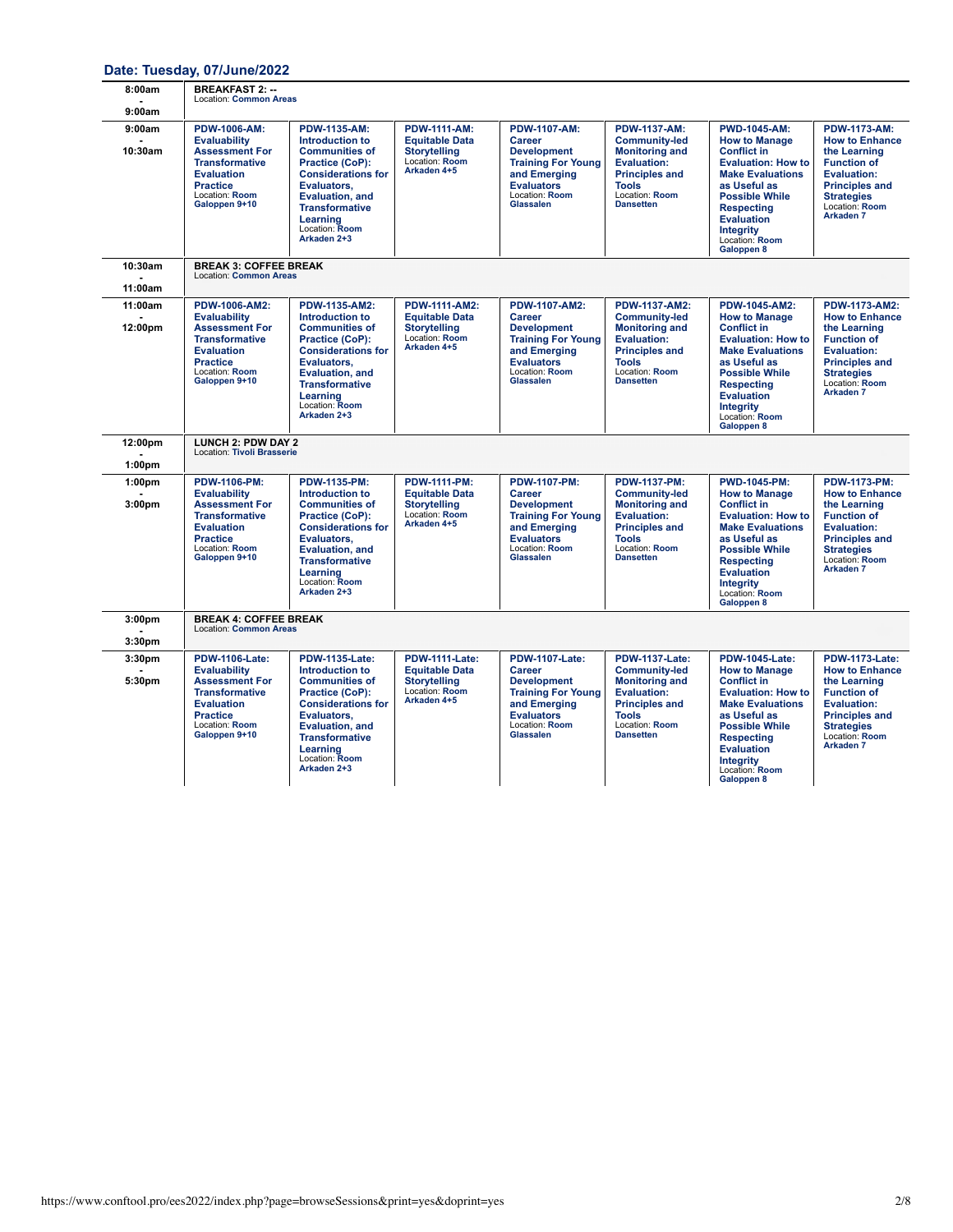#### **Date: Wednesday, [08/June/2022](https://www.conftool.pro/ees2022/index.php?page=browseSessions&print=yes&doprint=yes&form_date=2022-06-08)**

| 8:30am<br>8:45am             | EES 2022: Welcome and opening of the Conference<br>Location: Plenary - Parallel Session 1<br>Chair: Dr. Tom Ling, RAND Europe                                                                                                                                                                                                                                                     |                                                                                                                                                                                                                                                                                                                           |                                                                                                                                                                                                                        |                                                                                                                                                                                                                                                                                                 |                                                                                                                                                                                                                                                                                                    |                                                                                                                                                                                                                                                                                                     |                                                                                                                                                                                                                                   |                                                                                                                                                                                                                                                           |
|------------------------------|-----------------------------------------------------------------------------------------------------------------------------------------------------------------------------------------------------------------------------------------------------------------------------------------------------------------------------------------------------------------------------------|---------------------------------------------------------------------------------------------------------------------------------------------------------------------------------------------------------------------------------------------------------------------------------------------------------------------------|------------------------------------------------------------------------------------------------------------------------------------------------------------------------------------------------------------------------|-------------------------------------------------------------------------------------------------------------------------------------------------------------------------------------------------------------------------------------------------------------------------------------------------|----------------------------------------------------------------------------------------------------------------------------------------------------------------------------------------------------------------------------------------------------------------------------------------------------|-----------------------------------------------------------------------------------------------------------------------------------------------------------------------------------------------------------------------------------------------------------------------------------------------------|-----------------------------------------------------------------------------------------------------------------------------------------------------------------------------------------------------------------------------------|-----------------------------------------------------------------------------------------------------------------------------------------------------------------------------------------------------------------------------------------------------------|
| 8:45am                       | <b>Award: Best diploma</b><br>Location: Plenary - Parallel Session 1                                                                                                                                                                                                                                                                                                              |                                                                                                                                                                                                                                                                                                                           |                                                                                                                                                                                                                        |                                                                                                                                                                                                                                                                                                 |                                                                                                                                                                                                                                                                                                    |                                                                                                                                                                                                                                                                                                     |                                                                                                                                                                                                                                   |                                                                                                                                                                                                                                                           |
| 8:55am<br>9:00am<br>10:30am  | ID 738: Rubrics As<br><b>Tools To Drive</b><br><b>Systemwide</b><br><b>Change: How To</b><br><b>Design An</b><br><b>Evaluation And</b><br><b>Learning System</b><br><b>That Measures</b><br><b>What Matters For</b><br><b>Equity And</b><br>Sustainability.<br>Location: Room -<br><b>Pjerrot</b><br>Chair: Dr. Thomaz<br>Kauark Chianca.<br><b>COMEA Relevant</b><br>Evaluations | <b>ID 687: Results</b><br>and Evaluation<br><b>Systems in</b><br>Large<br>International<br>Organizations:<br><b>Tradeoffs</b><br>between<br><b>Continuity and</b><br>Renewal<br>Location: Room -<br>Karavanen 9+10<br>Chair: Dr. Rasmus<br>Heltberg, IEG,<br>World Bank                                                   | ID 442, 599,<br>764, 945:<br><b>Evaluation for</b><br>transformation<br>and planetary<br>health (Multiple<br><b>Papers</b><br>Session)<br>Location: Room -<br>Karavanen 6<br>Chair: Scott<br>Chaplowe, Mr              | ID 667,1090,<br>1154, Diploma:<br>Young<br><b>Evaluators and</b><br><b>Diploma winner</b><br>(Multiple papers<br>session)<br>Location: Room -<br>Galoppen 10<br>Chair: Mariana<br>Branco, The World<br>Bank Independent<br>Evaluation Group<br>(IEG)                                            | ID998:<br><b>Priorities and</b><br><b>Strategies for</b><br><b>Evaluation to</b><br>Contribute to a<br>Good<br>Anthroprocene<br>Location: Room -<br>Galoppen 8                                                                                                                                     | ID 784:<br><b>Harvesting And</b><br><b>Repurposing</b><br><b>Under-utilized</b><br><b>Data For</b><br><b>Development</b><br>Location: Room -<br>Karavanen 8                                                                                                                                         | <b>Making Data</b><br><b>Useful In</b><br><b>Humanitarian</b><br><b>Contexts</b><br>Location: Room -<br>Arkaden 2                                                                                                                 | ID 205, 1003:<br><b>Creativity from</b><br><b>Constraints:</b><br><b>Evaluating</b><br>during the<br><b>Pandemic and</b><br>beyond<br>(Multiple<br>papers<br>session)<br>Location: Room -<br>Arkaden <sub>3</sub><br>Chair: Keri Culver,<br>EvalMundi LLC |
|                              | <b>Contributing to</b><br>the New Normal in<br><b>Evaluation: Case</b><br><b>Studies and</b><br>Lesson<br>from pivoting in<br>the face of a<br><b>Global Crisis</b><br>Location: Room -<br>Arkaden 4<br>Chair: Dr. Uyen Kim<br>Huynh, UNICEF                                                                                                                                      | ID 149, 180,<br>446, 540:<br><b>Evaluation -</b><br>multiple<br>perspectives,<br>roles and<br>inclusivity<br>(Multiple<br>papers<br>session)<br>Location: Room -<br>Arkaden <sub>5</sub><br>Chair: Rebecca<br>Adler, L T S<br>International                                                                               | ID 827:<br><b>MEL4SD:</b><br>Integrating<br><b>Climate In MEL</b><br><b>For Sustainable</b><br><b>Development</b><br>Location: Room -<br>Galoppen 9                                                                    | ID 811:<br><b>Assessing</b><br><b>Resilience and</b><br><b>Sustainability in</b><br><b>Development</b><br><b>Interventions</b><br>Location: Room -<br>Karavanen 4                                                                                                                               | <b>Evaluating</b><br>COVID-19<br><b>Crisis</b><br><b>Response in</b><br><b>Real Time:</b><br><b>Lessons</b><br>Learned<br>Location: Room -<br><b>Karavanen 3</b><br>Chair: Emmanuel<br>Pondard,<br>European<br><b>Investment Bank</b>                                                              | <b>Shifting Ground:</b><br><b>Psychological</b><br>Safety as a<br><b>Systemically</b><br>Desirable Way to<br><b>Evaluate the</b><br><b>Development of</b><br><b>Resilient</b><br><b>Inclusive and</b><br><b>Equitable</b><br><b>Communities</b><br>Location: Plenary -<br><b>Parallel Session 1</b> | Scientist,<br>Moderator,<br><b>Pragmatist or</b><br><b>Activist: What</b><br>Kind of<br><b>Evaluator Are</b><br>You?<br>Location: Room -<br>Karavanen 1                                                                           | <b>Evaluating</b><br><b>Democracy</b><br><b>Support in</b><br><b>Development</b><br>Cooperation<br>Location: Room -<br>Karavanen 2<br>Chair: Prof. Jörg<br>Faust, DEval<br>Chair: Dr. Jan<br>Pettersson, The<br>Expert Group for<br><b>Aid Studies</b>    |
| 10:35am<br>10:55am           | 001: COFFEE BREAK<br><b>Location: Common Areas</b>                                                                                                                                                                                                                                                                                                                                |                                                                                                                                                                                                                                                                                                                           |                                                                                                                                                                                                                        |                                                                                                                                                                                                                                                                                                 |                                                                                                                                                                                                                                                                                                    |                                                                                                                                                                                                                                                                                                     |                                                                                                                                                                                                                                   |                                                                                                                                                                                                                                                           |
| 11:00am<br>12:30pm           | <b>What Would It</b><br><b>Take To Address</b><br><b>Environmental</b><br><b>Sustainability In</b><br><b>Your Evaluations?</b><br>Location: Room -<br>Pjerrot                                                                                                                                                                                                                     | ID 943:<br><b>Encouraging</b><br><b>Reflection And</b><br>Evidence-use<br>In Development<br><b>Organisations:</b><br><b>Learning From</b><br><b>New Practices</b><br><b>Applied In</b><br>Impact<br><b>Evaluation To</b><br><b>Identify</b><br><b>Evidence</b><br><b>Priorities</b><br>Location: Room -<br>Karavanen 9+10 | ID 443, 472,<br>700, 806: Better<br>systems and<br>systems<br>thinking in<br>evaluation<br>(Multiple<br>papers<br>session)<br>Location: Room -<br>Karavanen 6<br>Chair: Prof. lan<br>Goldman, CLEAR-<br>AA             | ID 878:<br><b>Transforming</b><br><b>Evaluation to</b><br><b>Reaffirm Social</b><br>and<br><b>Environmental</b><br>justice,<br><b>Democracy and</b><br><b>Human Rights</b><br>Location: Room -<br>Galoppen 10                                                                                   | ID 834:<br><b>Evaluation</b><br>challenges and<br><b>Global</b><br><b>Approaches</b><br><b>Towards</b><br>Impact<br><b>Investing</b><br>Location: Room -<br>Galoppen 8                                                                                                                             | <b>Evaluating</b><br><b>Transformational</b><br>Change<br><b>Outcomes of</b><br><b>Climate Finance</b><br>Location: Room -<br>Karavanen 8                                                                                                                                                           | <b>Using Teaching</b><br><b>Cases to</b><br><b>Surface and</b><br><b>Address</b><br><b>Broader</b><br><b>Questions</b><br>about the Role<br>and<br><b>Responsibility</b><br>of Evaluators<br>Location: Room -<br><b>Arkaden 2</b> | Changing<br><b>Bureaucracies</b><br>in Changing<br>Times:<br><b>Implications for</b><br><b>Evaluation</b><br>Location: Room -<br>Arkaden 3                                                                                                                |
|                              | <b>Harvesting</b><br><b>Evidence From</b><br><b>Behavioural</b><br><b>Sciences To</b><br>Improve<br><b>Evaluations</b><br>Location: Room -<br>Arkaden 4                                                                                                                                                                                                                           | ID 522, 891,<br>959, 1139:<br><b>Ethics values</b><br>and social<br>justice<br>(Multiple<br>papers<br>session)<br>Location: Room -<br>Arkaden <sub>5</sub><br>Chair: Joan<br>O'Donnell,<br>Mavnooth<br>University                                                                                                         | <b>Revised</b><br><b>OECD/DAC</b><br>Criteria: an<br><b>Imperative</b><br><b>Towards More</b><br>Gender<br><b>Responsive</b><br>and Equity-<br><b>Focused</b><br><b>Evaluations.</b><br>Location: Room -<br>Galoppen 9 | <b>ID 699: Pluralist</b><br><b>Approaches To</b><br><b>Evaluations In</b><br><b>Complex</b><br>Settings:<br><b>Experiences</b><br><b>Addressing Non-</b><br><b>Communicable</b><br><b>Diseases In</b><br><b>Small Island</b><br><b>Developing</b><br>States.<br>Location: Room -<br>Karavanen 4 | ID 680:<br><b>Contribution</b><br><b>Tracing For</b><br>Organisational-<br>wide Planning,<br><b>Improved</b><br><b>Collaboration</b><br><b>And Evaluative</b><br><b>Thinking</b><br>Location: Room -<br>Karavanen 3                                                                                | ID 846: In Search<br>of Equity: Two<br><b>Tools for</b><br><b>Centering</b><br><b>Community</b><br>Voice in<br><b>Evaluative</b><br><b>Practice</b><br>Location: Plenary -<br><b>Parallel Session 1</b>                                                                                             | ID 794, 813,<br>876: Evaluation<br>systems<br>approaches<br>and practices<br>(Multiple<br>papers<br>session)<br>Location: Room -<br><b>Karavanen 1</b><br>Chair: Paul Saitoti<br>Letoya, Oxfam GB                                 | ID 870:<br><b>Campaigners</b><br>to Evaluators:<br><b>Evaluative</b><br><b>Thinking and</b><br><b>Measuring the</b><br>Impact of<br><b>Advocacy</b><br><b>Efforts</b><br>Location: Room -<br>Karavanen 2                                                  |
| 12:35pm<br>1:35pm            | ID 153: Evaluating<br><b>Sustainable</b><br>Development -<br><b>Summarizing the</b><br>discussions<br>Location: Room -<br>Karavanen 6                                                                                                                                                                                                                                             | <b>ID 732: The</b><br><b>Reflective</b><br><b>Evaluation</b><br><b>Practitioner</b><br>Location: Room -<br>Galoppen 10                                                                                                                                                                                                    | ID 889:<br><b>Evidence Use</b><br>in Policy and<br>Practice-<br><b>Lessons from</b><br>Africa<br>Location: Room -<br><b>Arkaden 2</b>                                                                                  | ID 665:<br>Evaluability<br>Assessment:<br><b>Improving</b><br><b>Evaluation</b><br><b>Quality And Use</b><br><b>Across</b><br><b>Disciplines</b><br>Location: Room -<br>Arkaden 4                                                                                                               | ID 819:<br><b>Evaluating</b><br>Integration of<br>Social,<br><b>Economic and</b><br><b>Environmental</b><br>objectives, and<br><b>Policy</b><br><b>Coherence:</b><br><b>Lessons from</b><br><b>Global and</b><br><b>National</b><br><b>Evaluations</b><br>Location: Room -<br>Arkaden <sub>5</sub> | <b>Working</b><br><b>Ourselves Out of</b><br>a Job: COVID<br>and Evaluation<br>Capacity<br>Location: Room -<br>Galoppen 9                                                                                                                                                                           | 00A: LUNCH -<br><b>LUNCH</b><br><b>SESSIONS</b><br>Location:<br><b>Common Areas</b>                                                                                                                                               | <b>Mainstreaming</b><br><b>Systems-based</b><br>Approaches in<br><b>Evaluation:</b><br>What is our<br><b>Role as</b><br><b>Evaluators?</b><br>Location: Room -<br>Karavanen 2                                                                             |
| 1:40 <sub>pm</sub><br>3:10pm | ID 448: A Systems<br>Perspective:<br><b>Different Lens for</b><br><b>Better</b><br><b>Measurements</b><br>(and Outcomes)<br>Location: Room -<br>Pjerrot                                                                                                                                                                                                                           | <b>Building</b><br><b>Evaluation</b><br><b>Systems</b><br>to Transform<br><b>Development</b><br>Outcomes-<br><b>Learning from</b><br><b>Experiences of</b><br>the UN<br><b>Evaluation</b>                                                                                                                                 | <b>ID783: Towards</b><br><b>Sustainable</b><br>Futures - a<br><b>Role for</b><br><b>Evaluation?</b><br>Location: Room -<br>Karavanen 6<br>Chair: Alison<br>Pollard, OECD                                               | <b>Evaluators As</b><br>Knowledge<br><b>Brokers:</b><br><b>Lessons From</b><br>African<br><b>Countries</b><br>Location: Room -<br>Galoppen 10<br><b>EES</b> thanks Elsevier<br>publishing for their                                                                                             | ID 963: The<br>International<br><b>Evaluation</b><br><b>Academy</b><br>(IEAc): update<br>on the journey<br>Location: Room -<br>Galoppen 8                                                                                                                                                          | ID 745: Method<br>Integration in<br><b>Complex</b><br><b>Evaluations</b><br>Location: Room -<br><b>Arkaden 2</b>                                                                                                                                                                                    | <b>From What</b><br>Works? to<br><b>What Will</b><br>Work?<br>Location: Room -<br>Arkaden <sub>3</sub>                                                                                                                            | ID 849: Shifting<br><b>Mindsets For</b><br><b>System</b><br><b>Change: The</b><br><b>Challenges Of</b><br><b>The Third</b><br>Sector In<br><b>Measuring</b><br>Impact<br>Location: Room -<br>Arkaden 4                                                    |

https://www.conftool.pro/ees2022/index.php?page=browseSessions&print=yes&doprint=yes 3/8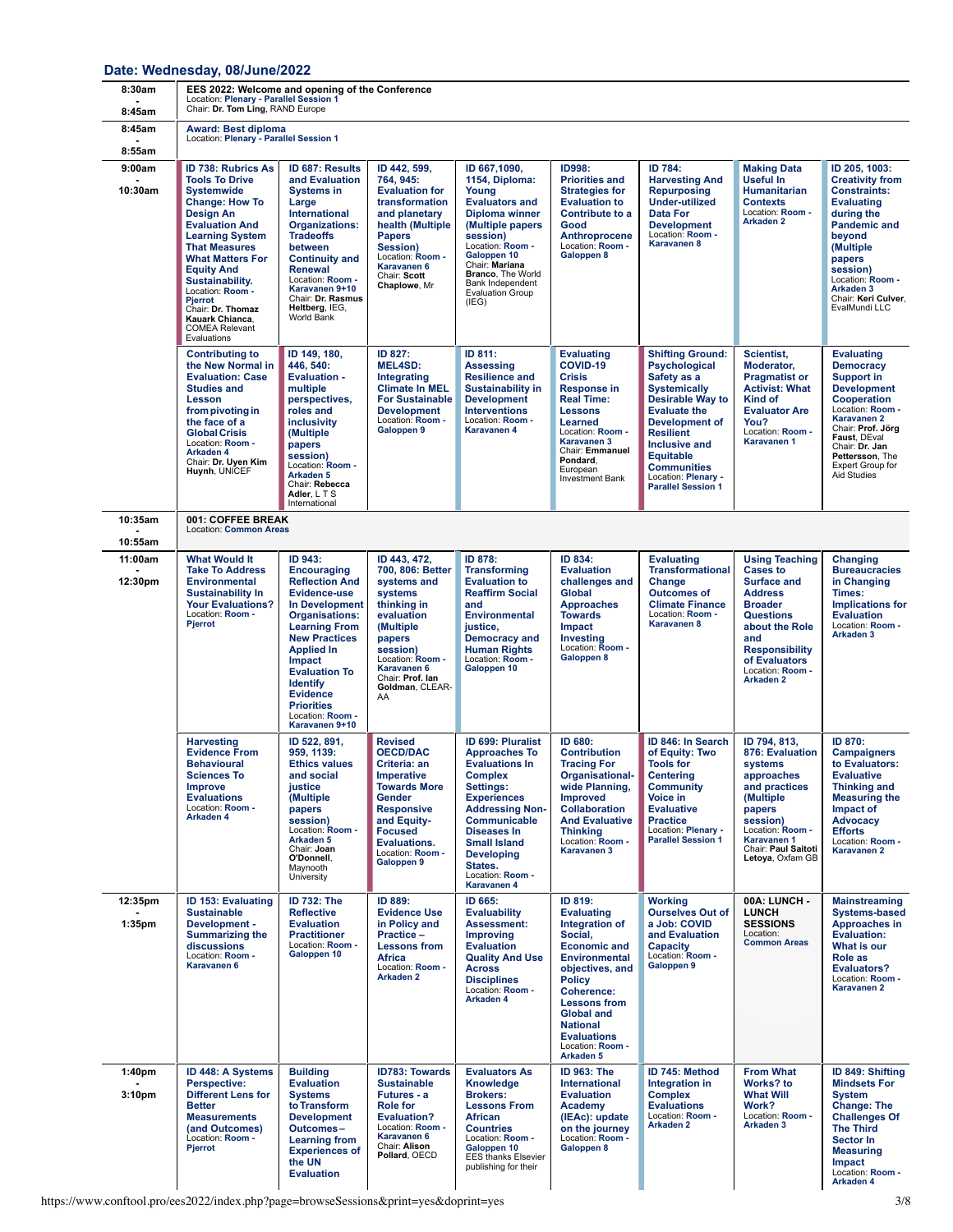|                                          |                                                                                                                                                                                                                                                                                                                                            | <b>Group</b><br>Location: Room -<br>Karavanen 9+10                                                                                                                                                              |                                                                                                                                                                                                                                            | sponsorship of this<br>session                                                                                                                                                                                                                                                                                                                    |                                                                                                                                                                                                                                                          |                                                                                                                                                                                                                                                                                                                                                                                      |                                                                                                                                                                                                                                                            |                                                                                                                                                                                         |
|------------------------------------------|--------------------------------------------------------------------------------------------------------------------------------------------------------------------------------------------------------------------------------------------------------------------------------------------------------------------------------------------|-----------------------------------------------------------------------------------------------------------------------------------------------------------------------------------------------------------------|--------------------------------------------------------------------------------------------------------------------------------------------------------------------------------------------------------------------------------------------|---------------------------------------------------------------------------------------------------------------------------------------------------------------------------------------------------------------------------------------------------------------------------------------------------------------------------------------------------|----------------------------------------------------------------------------------------------------------------------------------------------------------------------------------------------------------------------------------------------------------|--------------------------------------------------------------------------------------------------------------------------------------------------------------------------------------------------------------------------------------------------------------------------------------------------------------------------------------------------------------------------------------|------------------------------------------------------------------------------------------------------------------------------------------------------------------------------------------------------------------------------------------------------------|-----------------------------------------------------------------------------------------------------------------------------------------------------------------------------------------|
|                                          | <b>Using Complexity</b><br><b>Science and</b><br><b>Program Theory -</b><br><b>A Transformative</b><br>and Practical<br><b>Evaluation Toolkit</b><br><b>That</b><br><b>Operationalizes</b><br><b>Project</b><br><b>Complexity to</b><br><b>Support Nimble</b><br>and Responsive<br>Programming<br>Location: Room -<br>Arkaden <sub>5</sub> | ID 801, 808.<br>809: Evaluation<br>and Education<br>systems<br>(Multiple<br>papers<br>session)<br>Location: Room -<br>Galoppen 9<br>Chair: Prof. Mita<br>Marra, University<br>of Naples<br>"Federico II", Italy | ID 104, 232,<br>704, 758:<br><b>Applying</b><br>methods and<br>tools (Multiple)<br>papers<br>session)<br>Location: Room -<br>Karavanen 4<br>Chair: Dr. Louise<br>Clark, Institute of<br>Development<br>Studies                             | ID 519, 831, 1039,<br>1151: Evaluation<br>of Health<br><b>Initiatives</b><br>(Multiple papers)<br>session)<br>Location: Room -<br><b>Karavanen 3</b><br>Chair: Sarah<br>Fredsted Villadsen.<br>University of<br>Copenhagen                                                                                                                        | <b>Combining</b><br>contribution<br>analysis and<br><b>OECD/DAC</b><br>criteria-<br><b>Lessons Learnt</b><br>from GIZ<br><b>Central Project</b><br><b>Evaluations</b><br>Location: Plenary -<br><b>Parallel Session 1</b>                                | ID 295,585, 661,<br>851: Challenges<br>to measurement<br>and applying<br>methods<br>(Multiple papers<br>session)<br>Location: Room -<br>Karavanen 1<br>Chair: Dr. Matthew<br>McConnachie, LTS<br>UK (part of NIRAS<br>group)                                                                                                                                                         |                                                                                                                                                                                                                                                            |                                                                                                                                                                                         |
| 3:10 <sub>pm</sub><br>3:30 <sub>pm</sub> | 002: COFFEE BREAK - POSTER SESSION<br>Location: Common Areas                                                                                                                                                                                                                                                                               |                                                                                                                                                                                                                 |                                                                                                                                                                                                                                            |                                                                                                                                                                                                                                                                                                                                                   |                                                                                                                                                                                                                                                          |                                                                                                                                                                                                                                                                                                                                                                                      |                                                                                                                                                                                                                                                            |                                                                                                                                                                                         |
| 3:30 <sub>pm</sub><br>4:10pm             | Location: Plenary - Parallel Session 1                                                                                                                                                                                                                                                                                                     |                                                                                                                                                                                                                 |                                                                                                                                                                                                                                            | Keynote Presentation: Keynote by Hans Bruyninckx, Executive Director, European Environment Agency                                                                                                                                                                                                                                                 |                                                                                                                                                                                                                                                          |                                                                                                                                                                                                                                                                                                                                                                                      |                                                                                                                                                                                                                                                            |                                                                                                                                                                                         |
| 4:15pm<br>5:45pm                         | ID 465: Sharing<br><b>International</b><br><b>Country</b><br><b>Experiences in</b><br>terms of<br><b>Promoting the</b><br>Institutionalisation<br><b>Quality and Use of</b><br><b>Policy Evaluation</b><br>Location: Room -<br>Pjerrot                                                                                                     | <b>Digital</b><br><b>Transformation</b><br>and Big Data in<br>Agriculture:<br><b>Evaluation with</b><br>and of,<br><b>Lessons Learnt</b><br>Location: Room -<br>Karavanen 9+10                                  | <b>Evaluation In</b><br><b>Turbulent</b><br>Times:<br><b>Navigating The</b><br><b>Evolving Big</b><br><b>Data</b><br><b>Ecosystem</b><br>Location: Room -<br>Karavanen 6                                                                   | ID 944:<br><b>Transformational</b><br><b>Climate Action</b><br>Location: Room -<br>Galoppen 10<br>Chair(s): Michael<br>Ward Climate<br>Investment Funds.<br>South Africa), Tim<br>Larson (Ross<br>Strategic)<br>Discussant(s):<br>Andreas Reumann<br>(Green Climate<br>Fund), Jessica Kyle<br>(ICF), Neha Sharma<br>(Climate Investment<br>Funds) | ID 183, 252,<br>263:<br><b>Techniques</b><br>and<br>approaches-<br>collecting and<br>processing<br>data (Multiple<br>papers<br>session)<br>Location: Room -<br>Galoppen 8<br>Chair: Prof. Mita<br>Marra, University<br>of Naples<br>"Federico II", Italy | <b>Building the</b><br><b>Future of</b><br><b>Democratic</b><br><b>Accountability</b><br><b>Across Europe:</b><br><b>Civic</b><br>Engagement,<br><b>Evaluation, and</b><br>Open<br><b>Administrative</b><br>Data in At the<br>School of<br><b>OpenCohesion</b><br>Location: Room -<br>Karavanen 8<br><b>EES</b> thanks<br>OpenCohesione for<br>their sponsorship of<br>this session. | ID546:<br><b>Evaluating the</b><br><b>Additionality of</b><br><b>Multilateral</b><br><b>Development</b><br>Banks:<br>stocktaking of<br>different<br>approaches<br>and<br>methodological<br>challenges<br>Location: Room -<br>Arkaden 2                     | <b>Learning From</b><br>The Future(s):<br><b>Expanding</b><br>Evaluators'<br><b>Foresight</b><br><b>Competency</b><br>Location: Room -<br>Arkaden <sub>3</sub>                          |
|                                          | ID 290: Using<br><b>Rigorous Impact</b><br><b>Evaluation</b><br><b>Strategically</b><br>Location: Room -<br>Arkaden <sub>4</sub><br>Chair: Michael<br>Florian, SoCha                                                                                                                                                                       | ID507: Building<br><b>Bodies of</b><br><b>Impact</b><br><b>Evaluation</b><br>Evidence in the<br>Humanitarian<br><b>Sector</b><br>Location: Room -<br>Arkaden <sub>5</sub>                                       | What we learnt<br>from the 2020's<br><b>Eval4Action</b><br><b>Consultations?</b><br><b>A Cross</b><br>regional<br>dialogue to<br>generate an<br><b>influential</b><br><b>Evaluation</b><br>towards 2030.<br>Location: Room -<br>Galoppen 9 | ID 754: Can The<br><b>Evaluation Of</b><br><b>Development</b><br><b>Cooperation On</b><br><b>Climate Change</b><br><b>Change The Way</b><br><b>We Evaluate?</b><br>Location: Room -<br><b>Karavanen 4</b>                                                                                                                                         | ID 789: How We<br><b>Model Matters</b><br>— Capturing<br><b>Complexity In</b><br>Program<br><b>Theories</b><br>Location: Room -<br><b>Karavanen 3</b>                                                                                                    | <b>Diversifying</b><br><b>Evaluation Of</b><br><b>Nutrition</b><br><b>Sensitive Social</b><br><b>Protection:</b><br><b>Alternative To</b><br><b>RCT For Cash</b><br><b>Based Transfer</b><br><b>Uganda's Child</b><br><b>Sensitive Social</b><br><b>Protection</b><br><b>Programme</b><br>Location: Plenary -<br><b>Parallel Session 1</b>                                           | ID 421, 693,<br>774, 938:<br><b>Evaluation of</b><br>development<br>investment<br>initiatives<br>(Multiple paper<br>session)<br>Location: Room -<br>Karavanen 1<br>Chair: Dr. José<br>Carbajo, EES<br>Lead. Private<br>Sector Evaluation<br>Thematic Group | <b>Evaluation</b><br><b>Systems In</b><br><b>Development</b><br>Cooperation.<br><b>Experiences</b><br><b>And Current</b><br><b>Challenges</b><br>Location: Room -<br><b>Karavanen 2</b> |

**7:00pm 100: [Welcome](https://www.conftool.pro/ees2022/index.php?page=browseSessions&print=yes&doprint=yes&form_session=458) Cocktail** Location: **[Copenhagen](https://www.conftool.pro/ees2022/index.php?page=browseSessions&print=yes&doprint=yes&form_room=27) City Hall**

**- 9:30pm**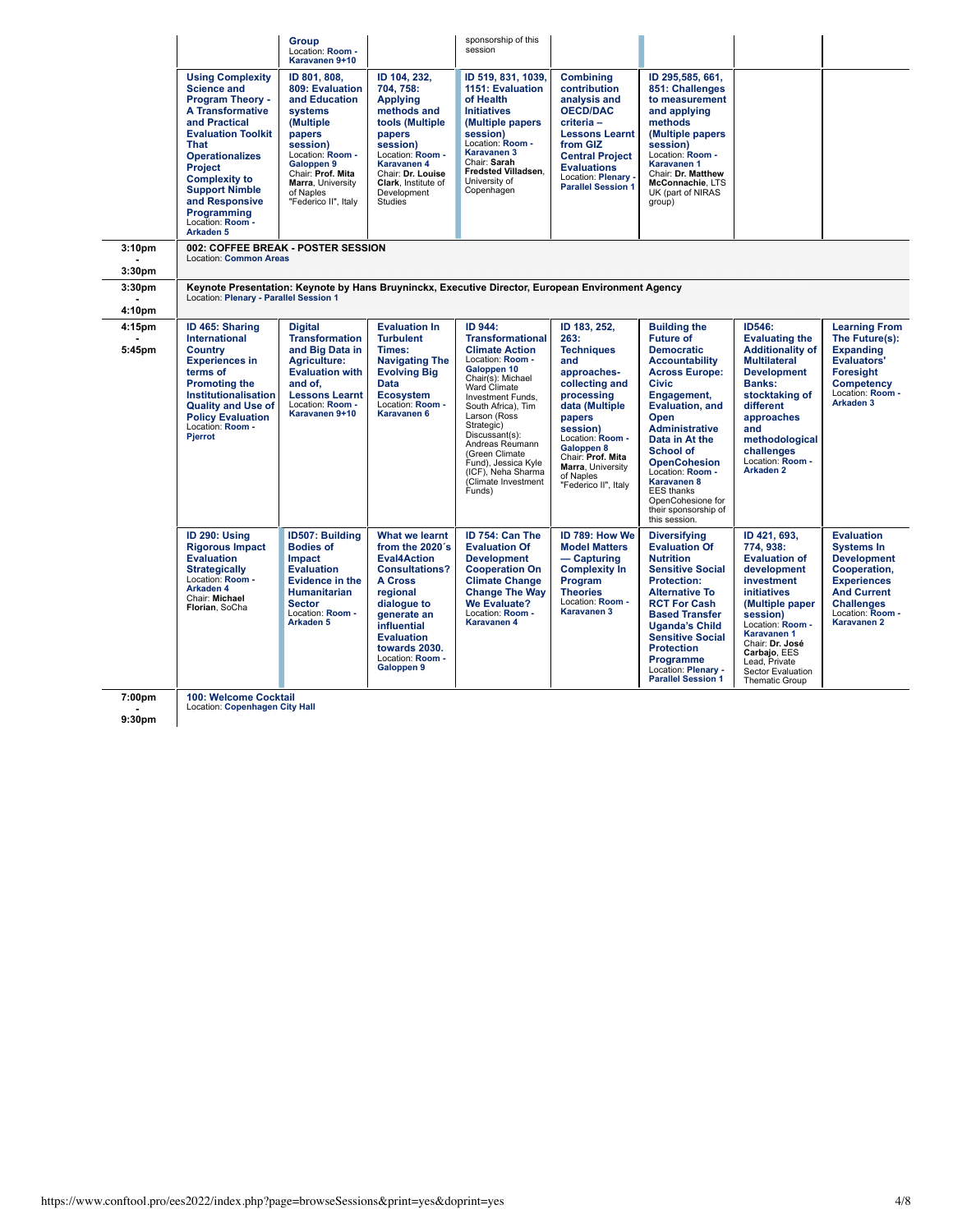## **Date: Thursday, [09/June/2022](https://www.conftool.pro/ees2022/index.php?page=browseSessions&print=yes&doprint=yes&form_date=2022-06-09)**

| 8:30am<br>10:00am             | <b>Evaluating in</b><br>and on<br><b>Conflict:</b><br>Methodological<br><b>Innovations for</b><br><b>Rigorous</b><br><b>Impact</b><br><b>Evaluation of</b><br>Peacebuilding<br>Programming<br>Location: Room -<br>Pjerrot                                                                                       | A Research<br><b>Agenda for</b><br><b>Evaluation</b><br>Location: Room -<br>Karavanen 9+10                                                                                                                                                                                                                                     | <b>Breaking With</b><br>Path<br><b>Dependencies</b><br>Thoughtfully -<br><b>The New</b><br><b>Evaluation</b><br><b>Criteria In</b><br><b>Practice</b><br>Location: Room -<br><b>Karavanen 6</b>                                                                                                                                                                     | ID 401, 867, 913, 1165:<br><b>New Approaches to</b><br><b>Monitoring and</b><br><b>Evaluation (Multiple</b><br><b>Papers session)</b><br>Location: Room -<br>Galoppen 10<br>Chair: Eleanor Louise<br>Kathryn Hazell, JET<br>Education<br>Services/University of<br>Johannesburg | Professionalization<br>- Where Do We Go<br>From Here?<br>Location: Room -<br>Galoppen 8                                                                                                                                                                                                                   | <b>Tackling The</b><br><b>Wicked Problem</b><br><b>Of Climate</b><br>Change<br><b>Mitigation: How</b><br><b>Can Evaluators</b><br><b>Help Funders</b><br><b>And Programme</b><br><b>Staff Learn</b><br>Quickly<br>Enough?<br>Location: Room -<br>Karavanen 8 | <b>The Missing</b><br><b>Piece: Building</b><br><b>Guidance for</b><br>Analyzing<br><b>Outcome</b><br><b>Harvesting Data</b><br><b>Practically and</b><br><b>Presenting</b><br><b>Findings in</b><br><b>Visually</b><br><b>Compelling</b><br><b>Ways</b><br>Location: Room -<br>Arkaden <sub>2</sub> | <b>Mainstreaming</b><br>the<br><b>Environment</b><br>into<br><b>Evaluations:</b><br><b>Perspectives</b><br>from the UN<br>Location: Room -<br>Arkaden <sub>3</sub>                                                              |
|-------------------------------|-----------------------------------------------------------------------------------------------------------------------------------------------------------------------------------------------------------------------------------------------------------------------------------------------------------------|--------------------------------------------------------------------------------------------------------------------------------------------------------------------------------------------------------------------------------------------------------------------------------------------------------------------------------|---------------------------------------------------------------------------------------------------------------------------------------------------------------------------------------------------------------------------------------------------------------------------------------------------------------------------------------------------------------------|---------------------------------------------------------------------------------------------------------------------------------------------------------------------------------------------------------------------------------------------------------------------------------|-----------------------------------------------------------------------------------------------------------------------------------------------------------------------------------------------------------------------------------------------------------------------------------------------------------|--------------------------------------------------------------------------------------------------------------------------------------------------------------------------------------------------------------------------------------------------------------|------------------------------------------------------------------------------------------------------------------------------------------------------------------------------------------------------------------------------------------------------------------------------------------------------|---------------------------------------------------------------------------------------------------------------------------------------------------------------------------------------------------------------------------------|
|                               | <b>ID1001: Text</b><br>and Speech<br><b>Analytics</b><br>Tools:<br><b>Exploring</b><br><b>Opportunities</b><br>for Evaluators<br>to Transform<br><b>Evaluation</b><br><b>Systems and</b><br><b>Practice</b><br><b>Through</b><br><b>Practical Use</b><br>Location: Room -<br>Arkaden 4                          | ID 722:<br><b>Applying</b><br><b>Developmental</b><br><b>Evaluation</b><br><b>Approaches In</b><br><b>UN Agency</b><br><b>Evaluations -</b><br><b>Challenges</b><br>And<br><b>Opportunities</b><br>Location: Room -<br>Arkaden <sub>5</sub>                                                                                    | ID 1156:<br><b>Complexity</b><br><b>Informed</b><br><b>Evaluation of</b><br><b>Public Health</b><br><b>Interventions</b><br>Location: Room -<br>Galoppen 4                                                                                                                                                                                                          | <b>Have we Lost</b><br><b>Something Along the</b><br><b>Way? Reinstating the</b><br>Importance of the<br><b>Mutual Accountability</b><br><b>Promise in</b><br><b>International Aid</b><br>Location: Room -<br>Galoppen 5                                                        | <b>ID 719: Exploring</b><br><b>And Evaluating</b><br><b>Existential Risks:</b><br><b>Process And</b><br><b>Outcomes Of An</b><br>International<br><b>Participatory</b><br><b>Exercise</b><br><b>Examining</b><br><b>Alternative</b><br><b>Biotechnology</b><br>Futures.<br>Location: Room -<br>Galoppen 9 | ID 495: Agile<br><b>Evaluation: Can</b><br>we Make<br><b>Evaluation More</b><br><b>Adaptive and</b><br>Useful in a<br>Changing<br>Context?<br>Location: Room -<br>Karavanen 4                                                                                | <b>A Tool For</b><br><b>Assessing The</b><br><b>Strength Of</b><br><b>Social</b><br><b>Movements</b><br>Location: Room -<br>Karavanen 3                                                                                                                                                              | <b>Being</b><br><b>Evaluation</b><br><b>Practitioners</b><br>In A Volatile<br><b>And Uncertain</b><br><b>World: What</b><br>Do We Do<br>When We Do<br><b>What We Do?</b><br>Location: Plenary<br>- Parallel<br><b>Session 1</b> |
| 10:00am<br>10:20am            | 003: COFFEE BREAK<br><b>Location: Common Areas</b>                                                                                                                                                                                                                                                              |                                                                                                                                                                                                                                                                                                                                |                                                                                                                                                                                                                                                                                                                                                                     |                                                                                                                                                                                                                                                                                 |                                                                                                                                                                                                                                                                                                           |                                                                                                                                                                                                                                                              |                                                                                                                                                                                                                                                                                                      |                                                                                                                                                                                                                                 |
| 10:20am                       | <b>Political Science.</b><br>Location: Plenary - Parallel Session 1                                                                                                                                                                                                                                             |                                                                                                                                                                                                                                                                                                                                |                                                                                                                                                                                                                                                                                                                                                                     | Keynote: Keynote Presentation by Dan Honig, Associate Professor of Public Policy at University College London's School of Public Policy/Department of                                                                                                                           |                                                                                                                                                                                                                                                                                                           |                                                                                                                                                                                                                                                              |                                                                                                                                                                                                                                                                                                      |                                                                                                                                                                                                                                 |
| 11:00am<br>11:05am<br>12:35pm | ID 906:<br><b>ALNAP:</b><br><b>Should</b><br><b>Evaluation</b><br><b>Criteria Reflect</b><br><b>Values Aligned</b><br>with Social<br><b>Justice and</b><br><b>Equity? Can</b><br><b>They Capture</b><br><b>Transformative</b><br>Change in<br>Humanitarian<br>Action?<br>(ALNAP)<br>Location: Room -<br>Pjerrot | ID 405, 804,<br>1041:<br><b>Educational</b><br><b>Evaluation</b><br>(Multiple<br>papers<br>session)<br>Location: Room -<br>Karavanen 9+10<br>Chair: Daniele<br>Lamarque, EES                                                                                                                                                   | <b>Roles And</b><br><b>Strategies For</b><br><b>Using Outcome</b><br><b>Harvesting To</b><br><b>Learn From And</b><br><b>Inform</b><br><b>Transformations</b><br>Location: Room -<br>Karavanen 6                                                                                                                                                                    | <b>Real-time</b><br><b>Evaluative Approaches</b><br><b>During COVID-</b><br>19: Pivoting in the<br>Face of a<br><b>Global Emergency</b><br>Location: Room -<br>Galoppen 10                                                                                                      | <b>Optimizing</b><br><b>Evaluation Quality:</b><br>The Role Of<br><b>External Quality</b><br><b>Assurance</b><br>Location: Room -<br>Galoppen 8                                                                                                                                                           | <b>Adapting to</b><br><b>Adaptive</b><br>Programming:<br><b>MEL Tools and</b><br><b>Tips for Adaptive</b><br><b>Programmes in</b><br>the Field of<br><b>Democracy and</b><br><b>Governance</b><br>Location: Room -<br>Karavanen 8                            | ID 724: How to<br><b>Harness</b><br><b>Visualization to</b><br><b>Maximize</b><br><b>Participation</b><br>and Learning<br>From<br><b>Evaluations</b><br>Location: Room -<br><b>Arkaden 2</b>                                                                                                         | ID857: Using<br><b>Process</b><br><b>Evaluation to</b><br><b>Strengthen</b><br><b>Impact</b><br><b>Evaluation</b><br>Location: Room -<br>Arkaden 3                                                                              |
|                               | ID 993:<br><b>Building Norm-</b><br>based<br><b>Evaluation</b><br><b>Functions</b><br><b>Across The UN</b><br><b>System Using</b><br><b>A Maturity</b><br>Matrix<br>Approach.<br>Location: Room -<br>Arkaden 4                                                                                                  | ID 695, 845,<br>977, 1161:<br><b>Community</b><br>and<br><b>Participatory</b><br><b>Approaches</b><br>(Multiple paper<br>session)<br>Location: Room -<br>Arkaden <sub>5</sub><br>Chair: Dr.<br>Ananda S.<br>Millard, EES                                                                                                       | <b>Climate Change</b><br><b>Adaptation:</b><br><b>From Evaluation</b><br>to Action<br>Location: Room -<br>Galoppen 4                                                                                                                                                                                                                                                | ID 574, 859, 935:<br><b>Monitoring and</b><br><b>Evaluation systems</b><br>(Multiple papers<br>session)<br>Location: Room -<br>Galoppen 5<br>Chair: Marco Lorenzoni,<br>Bridges Consumng                                                                                        | <b>ID 777: Negotiating</b><br>the Complexities<br>of Process<br><b>Evaluations with</b><br><b>Participatory</b><br><b>Adaptive Modeling</b><br>and Diagnostic<br><b>Evaluation</b><br>Location: Room -<br>Galoppen 9                                                                                      | ID 759, 800, 812,<br>909: Methods,<br>models and<br>tools (Multiple<br>papers session)<br>Location: Room -<br>Karavanen 4<br>Chair: Dr. Lisa<br>Popelier, Flemish<br>Government                                                                              | <b>Value for</b><br>whom?<br>Location: Room -<br>Karavanen 3                                                                                                                                                                                                                                         | <b>Dynamic</b><br><b>Evaluation for</b><br><b>Scaling</b><br>Impact: An<br><b>Emerging</b><br><b>Perspective</b><br>Location: Plenary<br>- Parallel<br><b>Session 1</b>                                                         |
| 12:40pm<br>1:40 <sub>pm</sub> | ID897:<br><b>Utilization-</b><br><b>Focused</b><br><b>Evaluation new</b><br>5th edition<br>Location: Room -<br>Pjerrot                                                                                                                                                                                          | ID 874: From<br><b>Neutral</b><br><b>Observers to</b><br>Advocates,<br><b>Truth</b><br>Speakers, and<br><b>Agents</b><br>Provocateurs:<br><b>What Role</b><br><b>Should</b><br><b>Evaluators</b><br>Play?<br><b>Reflections</b><br><b>Around</b><br><b>Evaluation</b><br><b>Policies</b><br>Location: Room -<br>Karavanen 9+10 | <b>ID 786:</b><br>"Evaluation Of<br><b>Investments In</b><br><b>Research And</b><br><b>Technological</b><br><b>Development</b><br>(RTD)<br><b>Infrastructures</b><br><b>And Activities</b><br><b>Supported By</b><br><b>The European</b><br>Regional<br><b>Development</b><br>Funds (ERDF) In<br><b>The Period</b><br>2007-2013"<br>Location: Room -<br>Karavanen 6 | ID 379: SDGs and<br>private capital<br>Location: Room -<br>Karavanen 8                                                                                                                                                                                                          | <b>Evaluating How</b><br><b>Organizations</b><br><b>Work Together:</b><br>Collaboration,<br>Partnership, and<br><b>Convening</b><br>Location: Room -<br>Arkaden <sub>2</sub>                                                                                                                              | ID 1171:<br><b>Evaluation in</b><br><b>Humanitarian</b><br>and Fragile<br><b>Contexts: Key</b><br>conversations<br>from EES to take<br>forward<br>Location: Room -<br>Arkaden <sub>5</sub>                                                                   | <b>Ethics Express:</b><br><b>Key Tips to</b><br><b>Promote Ethics</b><br>in your<br><b>Evaluations</b><br>Location: Room -<br>Galoppen 4                                                                                                                                                             | <b>Subject-Matter</b><br><b>Experts as</b><br><b>Evaluators:</b><br><b>Tackling the</b><br>Main<br><b>Challenges of</b><br>our Time<br>Location: Room -<br>Karavanen 3                                                          |
|                               | 00B: LUNCH -<br><b>LUNCH</b><br><b>SESSIONS</b><br>Location:<br><b>Common Areas</b>                                                                                                                                                                                                                             |                                                                                                                                                                                                                                                                                                                                |                                                                                                                                                                                                                                                                                                                                                                     |                                                                                                                                                                                                                                                                                 |                                                                                                                                                                                                                                                                                                           |                                                                                                                                                                                                                                                              |                                                                                                                                                                                                                                                                                                      |                                                                                                                                                                                                                                 |
| 1:45pm<br>3:15 <sub>pm</sub>  | <b>ID 304: How</b><br>Many<br><b>Evaluators</b><br>Does It Take To<br><b>Turn On A</b><br><b>Light Bulb?</b><br>Why<br><b>Development</b>                                                                                                                                                                       | <b>Theory-based</b><br>evaluations of<br><b>Inclusive</b><br><b>Business</b><br><b>Programmes</b><br>Location: Room -<br>Galoppen 10                                                                                                                                                                                           | ID 1170:<br><b>Strengthening</b><br><b>VOPEs'</b><br>capacities in<br>Europe: A<br>practical<br>approach for<br>streamlining the                                                                                                                                                                                                                                    | <b>Methodological Shift</b><br>In Outcome<br><b>Harvesting: Adapting</b><br>The Tool, Applying<br><b>The Principles</b><br>Location: Room -<br>Karavanen 8                                                                                                                      | ID 460, 1062:<br><b>Evaluator</b><br>networks and and<br>professional<br>development<br>(Multiple papers<br>session)<br>Location: Room -                                                                                                                                                                  | ID 863, 894, 926,<br>952:<br>Methodological<br>approaches<br>(Multiple papers<br>session)<br>Location: Room -<br>Arkaden 3<br>Chair: Barbara                                                                                                                 | ID 340, 775, 916,<br>1048:<br>Methodological<br>approaches and<br>tools (Multiple<br>papers session)<br>Location: Room -<br>Arkaden <sub>5</sub>                                                                                                                                                     | ID 947:<br>Reframing<br>Impact<br><b>Evaluation As</b><br>A Path To<br><b>Social Justice:</b><br><b>Experiences</b><br><b>From A Pilot In</b>                                                                                   |

https://www.conftool.pro/ees2022/index.php?page=browseSessions&print=yes&doprint=yes 5/8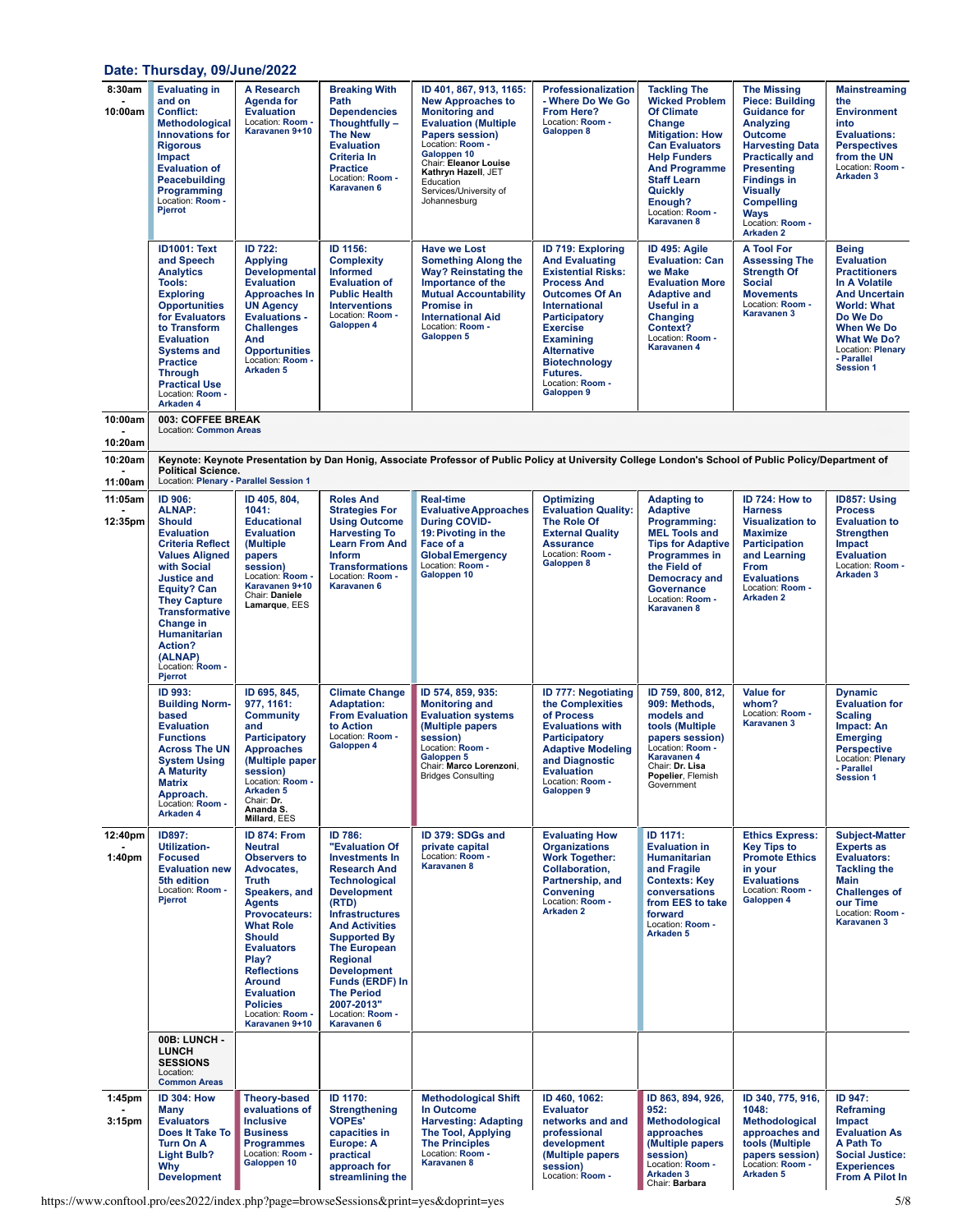|                                          | <b>Stakeholders</b><br><b>Should Get</b><br><b>Switched On</b><br>To The Idea Of<br><b>MEL</b><br><b>Specialists As</b><br>Knowledge<br><b>Brokers And</b><br><b>What We Can</b><br>Do To Promote<br><b>This Change</b><br>Location: Room -<br>Karavanen 9+10                             |                                                                                                                                                                                                                         | evaluation of<br><b>Key Horizontal</b><br><b>Principles (KHP)</b><br>Location: Room -<br>Galoppen 8                                                                                                           |                                                                                                                                                                                                                                         | <b>Arkaden 2</b><br>Chair: Alena Lappo,<br>EES, EvalYouth<br>Europe and P2p+<br>Ethics                                                                                                                                                                       | Schmidt-Abbev.<br>Open University<br>(UK)                                                                                                                                                                                  | Chair: Taruna<br>Gupta, Independent                                                                                                                                                                                                                   | Bangladesh,<br><b>The</b><br><b>Philippines</b><br>And The Horn,<br><b>Central And</b><br><b>East Africa</b><br>Region<br>Location: Room -<br>Galoppen 5                                                                                        |
|------------------------------------------|-------------------------------------------------------------------------------------------------------------------------------------------------------------------------------------------------------------------------------------------------------------------------------------------|-------------------------------------------------------------------------------------------------------------------------------------------------------------------------------------------------------------------------|---------------------------------------------------------------------------------------------------------------------------------------------------------------------------------------------------------------|-----------------------------------------------------------------------------------------------------------------------------------------------------------------------------------------------------------------------------------------|--------------------------------------------------------------------------------------------------------------------------------------------------------------------------------------------------------------------------------------------------------------|----------------------------------------------------------------------------------------------------------------------------------------------------------------------------------------------------------------------------|-------------------------------------------------------------------------------------------------------------------------------------------------------------------------------------------------------------------------------------------------------|-------------------------------------------------------------------------------------------------------------------------------------------------------------------------------------------------------------------------------------------------|
|                                          | <b>Nordic Panel:</b><br>Flagship<br><b>Plenary Panel -</b><br><b>Nordic</b><br><b>Evaluation</b><br>Location: Plenary<br>- Parallel Session<br>1                                                                                                                                          | <b>Using Actor-</b><br><b>Based Change</b><br><b>Frameworks</b><br>and Behaviour<br>Change<br>Theory in<br>Rapid<br><b>Evaluation</b><br>Location: Room<br>Karavanen 11                                                 |                                                                                                                                                                                                               |                                                                                                                                                                                                                                         |                                                                                                                                                                                                                                                              |                                                                                                                                                                                                                            |                                                                                                                                                                                                                                                       |                                                                                                                                                                                                                                                 |
| 3:20 <sub>pm</sub><br>3:40 <sub>pm</sub> | 004: COFFEE BREAK<br>Location: Common Areas                                                                                                                                                                                                                                               |                                                                                                                                                                                                                         |                                                                                                                                                                                                               |                                                                                                                                                                                                                                         |                                                                                                                                                                                                                                                              |                                                                                                                                                                                                                            |                                                                                                                                                                                                                                                       |                                                                                                                                                                                                                                                 |
| 3:45pm<br>5:15pm                         | <b>'How To</b><br><b>Evaluate War:</b><br><b>Reality And</b><br><b>Future Of</b><br><b>Ukrainian</b><br><b>M&amp;E'. Special</b><br><b>Session</b><br><b>Organised By</b><br><b>The Ukrainian</b><br><b>Evaluation</b><br><b>Association</b><br>Location: Room -<br>Pjerrot               | <b>External</b><br><b>Support to</b><br><b>Different</b><br><b>European</b><br><b>Commission</b><br>Services:<br><b>Some</b><br><b>Common</b><br><b>Reflections</b><br>Location: Room -<br>Karavanen 9+10               | <b>Shifting The</b><br><b>Ways In Which</b><br><b>Research Is</b><br><b>Evaluated</b><br>Location: Room -<br><b>Karavanen 6</b>                                                                               | ID 299, 828, 840, 873:<br><b>Values and Evaluation</b><br>(Multiple papers)<br>session)<br>Location: Room -<br>Galoppen 10<br>Chair: Daniele Lamarque,<br>EES                                                                           | <b>ID 839: Celebrating</b><br>A Decade Of<br><b>EvalPartners: Co-</b><br>drafting of<br>EvalAgenda 2030<br>Location: Room -<br>Galoppen 8                                                                                                                    | <b>Transformative</b><br><b>MEL</b> in practice:<br><b>TBI Africa</b><br><b>Advisory's</b><br>bespoke<br>change-driven<br><b>MEL system</b><br>Location: Room -<br>Karavanen 8                                             | <b>ID1157: How</b><br><b>Can Evaluation</b><br><b>Make the Most</b><br>of Methods and<br>Data to Inform<br><b>Transformation?</b><br><b>The Evolution of</b><br><b>Methods Used</b><br>in EU Policy<br><b>Making</b><br>Location: Room -<br>Arkaden 3 | ID 246,<br>358,725,975:<br><b>Analysis and</b><br><b>Analytics in</b><br><b>Evaluation</b><br>(Multiple<br>papers<br>session)<br>Location: Room -<br>Arkaden 4<br>Chair: Dr. Oto<br>Potluka,<br>University of<br>Basel                          |
|                                          | ID 678,<br>788,917, 990:<br>Maps, models<br>and pathways<br>in<br>methodology<br>(Multiple<br>papers<br>session)<br>Location: Room -<br>Arkaden <sub>5</sub><br>Chair: Karin<br>Kohlweg, EES                                                                                              | ID 905:<br><b>Dealing With</b><br><b>Complex</b><br><b>Challenges</b><br><b>Across The</b><br><b>Evaluation</b><br><b>Cycle. New</b><br>Ideas,<br><b>Examples and</b><br>Innovations.<br>Location: Room -<br>Galoppen 4 | ID 879: Theory-<br><b>Based Impact</b><br>Evaluation-<br><b>Combining</b><br><b>Experimental</b><br>Design with<br><b>Theory-Based</b><br><b>Evaluation</b><br>Location: Room -<br>Galoppen 5                 | <b>Substantiation In</b><br><b>Outcome Harvesting:</b><br><b>An Exploration Of Its</b><br><b>Strengths And</b><br><b>Challenges</b><br>Location: Room -<br>Galoppen 9                                                                   | ID 717: How to Co-<br><b>Design and</b><br><b>Implement Four</b><br><b>Critical</b><br><b>Components of a</b><br><b>Participatory</b><br><b>Learning System</b><br>Location: Room -<br>Karavanen 3                                                           | <b>Tools to Build</b><br><b>Consideration of</b><br><b>Environmental</b><br><b>Sustainability</b><br><b>Into All</b><br><b>Evaluations</b><br>Location: Plenary -<br><b>Parallel Session 1</b>                             | ID 753:<br><b>Developing</b><br><b>Complexity-</b><br><b>Informed Initial</b><br>Program<br><b>Theories: Two</b><br><b>Additions to the</b><br><b>Evaluation</b><br><b>Toolbox</b><br>Location: Room<br>Karavanen 11                                  |                                                                                                                                                                                                                                                 |
| 5:20pm<br>6:50pm                         | ID833: When<br><b>Evidence Does</b><br><b>Not Matter:</b><br><b>Implications</b><br>for Evaluation<br>Location: Room -<br><b>Pjerrot</b>                                                                                                                                                  | ID 713, 792,<br>817,887:<br><b>Evaluation in</b><br>the EU plus<br>country case<br>(Multiple<br>papers<br>session)<br>Location: Room<br>Karavanen 9+10<br>Chair: Dr. Oto<br>Potluka, EES                                | ID 313:<br><b>Responsibility</b><br>>= Causation?<br>Location: Room -<br>Karavanen 6                                                                                                                          | <b>Giving Communities A</b><br><b>Voice Through</b><br><b>Outcome Harvesting:</b><br><b>The Role And</b><br><b>Responsibility Of</b><br><b>Evaluators To Include</b><br><b>Less Powerful Voices.</b><br>Location: Room -<br>Galoppen 10 | <b>ID 752: Capabilities</b><br><b>And Competencies</b><br><b>For The Evaluation</b><br><b>Profession: Tales</b><br><b>From Two VOPEs</b><br>Location: Room -<br>Galoppen 8                                                                                   | <b>Transformational</b><br>Change:<br><b>Applying Human</b><br>Rights-Based,<br>Gender-<br><b>Sensitive and</b><br><b>Feminist</b><br><b>Evaluation</b><br>Approacnes<br>Location: Room -<br>Karavanen 8                   | ID 657, 688, 795,<br>995:<br><b>Transforming</b><br><b>Evaluations by</b><br><b>Combining</b><br><b>Methods</b><br>(Multiple papers<br>session)<br>Location: Room<br>Arkaden 2<br>Chair: Taruna<br>Gupta, Independent                                 | ID 262, 376,<br>481, 866:<br><b>Thinking</b><br>creatively -<br>new and<br>revised<br>approaches to<br>old problems<br>(Multiple<br>papers<br>session)<br>Location: Room -<br>Arkaden 3<br>Chair: Dr.<br>Rasmus<br>Heltberg, IEG,<br>World Bank |
|                                          | ID 253, 274,<br>463, 549:<br><b>Policy and</b><br>practice: the<br>role of<br>evaluation and<br>how to<br>implement<br>(Multiple<br>papers<br>session)<br>Location: Room -<br>Arkaden 4<br>Chair: Mariana<br>Branco, The<br>World Bank<br>Independent<br><b>Evaluation Group</b><br>(IEG) | ID 673, 744,<br>980, 1078:<br><b>Decolonising</b><br><b>Evaluation</b><br>(Multiple<br>papers<br>session)<br>Location: Room -<br>Arkaden <sub>5</sub><br>Chair: Jon Kurtz,<br>Mercy Corps                               | ID 968: Applying<br><b>Mixed Media</b><br><b>Analysis in</b><br><b>Evaluation: A</b><br><b>Demonstration</b><br>of the uses of<br><b>Talkwalker in</b><br><b>Evaluation</b><br>Location: Room -<br>Galoppen 4 | ID 805, 1007, 1138,<br>1152: Policy and<br>political process<br>(Multiple papers<br>session)<br>Location: Room -<br>Galoppen 5<br>Chair: Daniele Lamarque,<br>EES                                                                       | ID 181, 294, 300,<br>453: Improving<br>efficiency and<br>generating results<br>- the role of<br>evaluation and<br>evaluation tools<br>(Multiple papers<br>session)<br>Location: Room -<br>Galoppen 9<br>Chair: Callum<br>Murdoch, NIRAS-LTS<br>International | Programme<br><b>Theory Building</b><br>and Refinement<br>With a Set-<br><b>Theoretic</b><br>Approach: an<br>Impact<br><b>Evaluation of</b><br><b>R&amp;D Subsidies</b><br>Location: Plenary -<br><b>Parallel Session 1</b> | ID 969: Impact<br><b>Assessments</b><br><b>Within the</b><br><b>European</b><br>Commission -<br><b>Time for a New</b><br>Approach?<br>Location: Room<br>Karavanen 11                                                                                  |                                                                                                                                                                                                                                                 |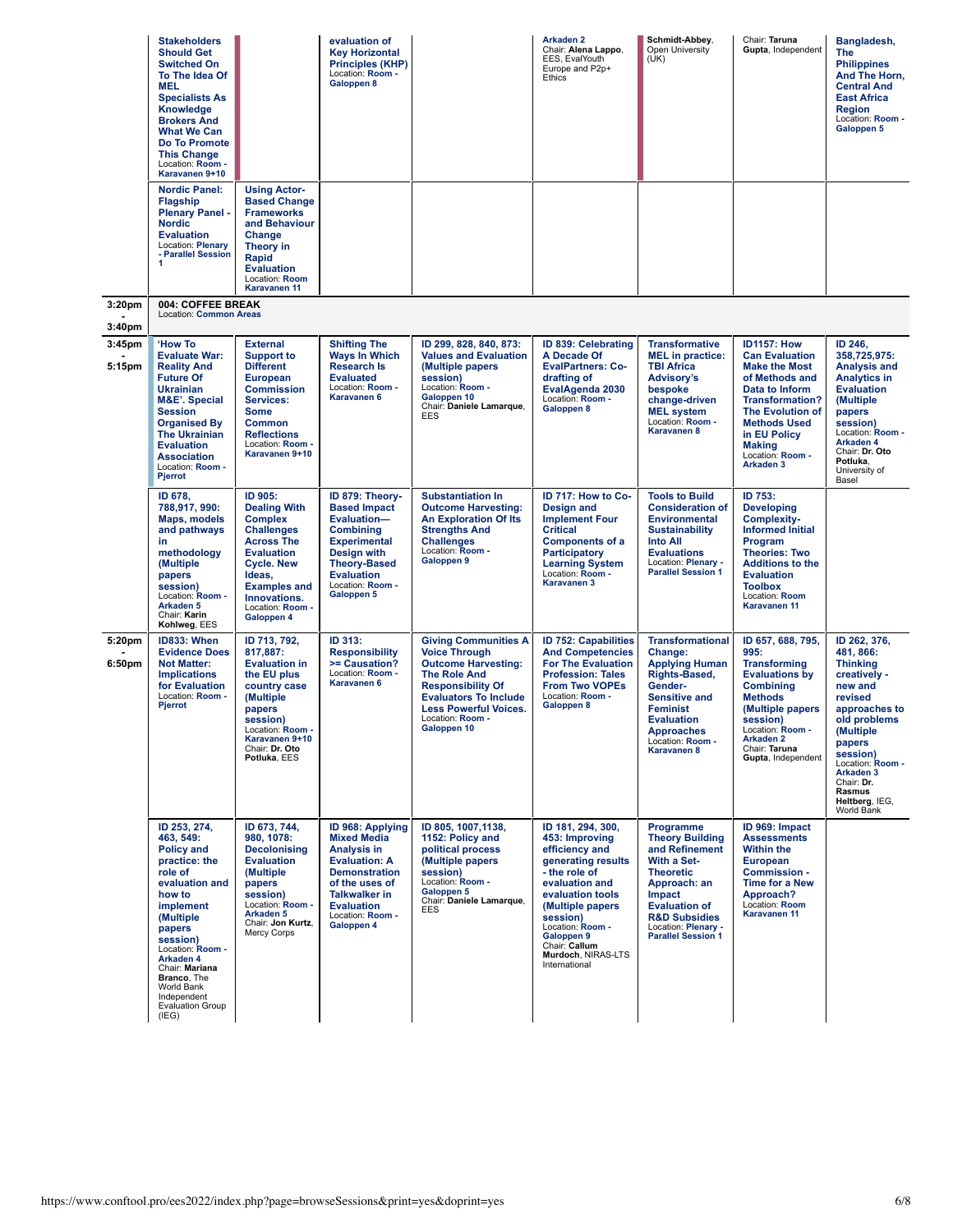#### **Date: Friday, [10/June/2022](https://www.conftool.pro/ees2022/index.php?page=browseSessions&print=yes&doprint=yes&form_date=2022-06-10)**

| 8:30am<br>10:00am             | ID 967: Co-<br>creating An<br><b>Important Role</b><br>For M&E In<br><b>Transforming</b><br><b>Our Future</b><br>Location: Room -<br>Pjerrot                                                                                                                                                               | <b>ID 880: The</b><br><b>UNusual</b><br><b>Suspects: From</b><br>Youth to<br><b>Parliamentarians</b><br><b>To Transform</b><br><b>Evaluation</b><br><b>System</b><br>Location: Room -<br>Karavanen 9+10<br>Chair: Marco<br>Segone, UNFPA        | <b>Getting to</b><br><b>Better M&amp;E</b><br><b>Systems in</b><br>Governments:<br><b>Lessons from</b><br>partners in the<br>Global<br><b>Evaluation</b><br>Initiative on<br>how to build<br>better M&E<br>systems.<br>Location: Room -<br>Karavanen 6                                                                                                                                                                                                                        | <b>Demystifying</b><br><b>Process Tracing</b><br>and QCA for the<br>non-experts<br>Location: Room -<br>Galoppen 10                                                                                                                         | ID 573:<br><b>Evaluation as a</b><br>tool for Adaptive<br>Learning in an<br>uncertain world:<br>experiences<br>from EU<br>Agencies'<br><b>Evaluation</b><br><b>Practices</b><br>Location: Room -<br>Galoppen 8                                                                                                           | A<br><b>Transformative</b><br>Change in<br><b>Development</b><br><b>Evaluation:</b><br><b>Opportunities</b><br>and Challenges<br>for Changing<br>Practices,<br><b>Mindsets and</b><br><b>Values in</b><br>International<br><b>Organisations</b><br>Location: Room -<br>Karavanen 8 | <b>Using Outcome</b><br><b>Harvesting To</b><br><b>Continuously</b><br><b>Monitor Our</b><br><b>Progress In</b><br><b>Addressing The</b><br><b>Complex</b><br><b>Challenges We</b><br>Face<br>Location: Room -<br><b>Arkaden 2</b>                                   | <b>ID 568: VNRs:</b><br>An Awakening<br><b>To Change</b><br>Practices.<br>Location: Room -<br>Arkaden <sub>3</sub>                                                                                                         |
|-------------------------------|------------------------------------------------------------------------------------------------------------------------------------------------------------------------------------------------------------------------------------------------------------------------------------------------------------|-------------------------------------------------------------------------------------------------------------------------------------------------------------------------------------------------------------------------------------------------|-------------------------------------------------------------------------------------------------------------------------------------------------------------------------------------------------------------------------------------------------------------------------------------------------------------------------------------------------------------------------------------------------------------------------------------------------------------------------------|--------------------------------------------------------------------------------------------------------------------------------------------------------------------------------------------------------------------------------------------|--------------------------------------------------------------------------------------------------------------------------------------------------------------------------------------------------------------------------------------------------------------------------------------------------------------------------|------------------------------------------------------------------------------------------------------------------------------------------------------------------------------------------------------------------------------------------------------------------------------------|----------------------------------------------------------------------------------------------------------------------------------------------------------------------------------------------------------------------------------------------------------------------|----------------------------------------------------------------------------------------------------------------------------------------------------------------------------------------------------------------------------|
|                               | <b>Shifting</b><br><b>Evaluation</b><br><b>Norms, Culture</b><br>and Practices<br><b>Across the</b><br><b>Science-Policy</b><br>Interface:<br><b>Guiding</b><br><b>Reflection and</b><br><b>Action for</b><br><b>Normalizing</b><br><b>Reflexive</b><br><b>Evaluation</b><br>Location: Room -<br>Arkaden 4 | ID 841: Learning<br><b>From</b><br><b>Evaluations In</b><br><b>Fragile Conflict-</b><br><b>Affected And</b><br><b>Hard to Reach</b><br><b>Areas</b><br>Location: Room -<br>Arkaden <sub>5</sub>                                                 | ID 720,<br>742,1000, 1010:<br><b>Evaluation for</b><br>planetary<br>health (Multiple<br>papers<br>session)<br>Location: Room -<br>Galoppen 4<br>Chair: Dr. José<br>Carbajo, EES<br>Lead, Private<br>Sector Evaluation<br>Thematic Group                                                                                                                                                                                                                                       | <b>Lessons in</b><br><b>Adopting and</b><br><b>Adapting M&amp;E</b><br>for Digital Social<br>and Behavior<br>Change<br><b>Communication</b><br>(SBCC)<br>Location: Room -<br>Galoppen 5                                                    | <b>How to Bridge</b><br>the Gap Between<br><b>Evaluation and</b><br>Learning:<br><b>Practical Tools</b><br>and Techniques<br>Location: Room -<br>Galoppen 9                                                                                                                                                              | <b>Is There a Need</b><br>for Academic<br><b>Training to</b><br><b>Professionalize</b><br><b>Evaluation?</b><br>Location: Room -<br>Karavanen 3                                                                                                                                    | <b>Designing</b><br>effective<br>communication<br>approaches in<br>evaluations: A<br><b>Foreign Ministry</b><br>approach<br>Location: Plenary -<br><b>Parallel Session 1</b>                                                                                         |                                                                                                                                                                                                                            |
| 10:00am                       | <b>Location: Common Areas</b>                                                                                                                                                                                                                                                                              | 005: COFFEE BREAK - POSTER SESSION                                                                                                                                                                                                              |                                                                                                                                                                                                                                                                                                                                                                                                                                                                               |                                                                                                                                                                                                                                            |                                                                                                                                                                                                                                                                                                                          |                                                                                                                                                                                                                                                                                    |                                                                                                                                                                                                                                                                      |                                                                                                                                                                                                                            |
| 10:20am<br>10:20am<br>11:50am | ID 684: A New<br>Interdisciplinarity<br>in Evaluation<br>Location: Room -<br>Pjerrot                                                                                                                                                                                                                       | ID 895: How Can<br><b>Evaluation</b><br><b>Address the</b><br><b>Transformational</b><br><b>Demands of Our</b><br><b>Time</b><br>Location: Room -<br>Karavanen 9+10<br>Chair: Dr. Sanjeev<br>Sridharan, Bill and<br>Melinda Gates<br>Foundation | From<br><b>Principles to</b><br>Practice: a<br>round table<br>discussion on<br><b>Ethics</b><br>Location: Room -<br>Karavanen 6                                                                                                                                                                                                                                                                                                                                               | <b>Quality As</b><br>Praxis: A<br><b>Formative Meta-</b><br>evaluation Tool<br><b>To Inform</b><br><b>Transformation</b><br>Location: Room -<br>Galoppen 10                                                                                | <b>Long-And</b><br><b>Short-Term</b><br><b>Dilemmas In</b><br><b>Sustainability</b><br><b>Evaluations</b><br>Location: Room -<br>Galoppen 8                                                                                                                                                                              | ID 696,715, 854:<br><b>Methodologies</b><br>in practice<br>Location: Room -<br><b>Karavanen 8</b><br>Chair: Andrew<br>Fyfe, UNCDF<br>Chair: Carlos<br>Antonio Tarazona<br>Cervantes, FAO                                                                                           | ID 686, 697, 860,<br>988: The role of<br>evaluators and<br>applying their<br>role - A critical<br>actor in the<br>evaluation<br>experience<br>(Multiple papers<br>session)<br>Location: Room -<br>Arkaden <sub>2</sub><br>Chair: Weronika<br>Felcis,<br>Evalpartners | ID 190:<br><b>Narrative</b><br><b>Assessment. A</b><br><b>New Way To</b><br><b>Monitor,</b><br><b>Evaluate, Learn</b><br>And<br>Communicate<br><b>About</b><br><b>Advocacy</b><br>Location: Room -<br>Arkaden <sub>3</sub> |
|                               | ID 210, 335, 829,<br>962: Organising<br>evaluation for<br>learning and<br>change (Multiple<br>papers session)<br>Location: Room -<br>Arkaden 4<br>Chair: Per Øyvind<br>Bastøe, VID<br>Specialized<br>University                                                                                            | <b>ID 712: Creating</b><br><b>Document</b><br><b>Models To</b><br><b>Advance Data &amp;</b><br><b>Evidence</b><br><b>Building</b><br><b>Functions</b><br>Location: Room -<br>Arkaden <sub>5</sub>                                               | ID 276:<br>Applying a<br>Progressive,<br><b>Multi-Criteria</b><br>Approach as a<br><b>Tool for</b><br>Monitoring,<br><b>Evaluating and</b><br><b>Learning of</b><br>Local<br>Governance<br>and<br><b>Community</b><br><b>Development-</b><br><b>Limitations and</b><br><b>Advantages:</b><br><b>Using</b><br><b>Participatory</b><br><b>Municipal</b><br><b>Capacity Index</b><br>(PMCI) in the<br><b>USAID-Funded</b><br><b>DOBRE Prog</b><br>Location: Room -<br>Galoppen 4 | ID 406, 815, 1025,<br>1071: Evaluation<br>systems and<br>practices -<br>models for<br>collective<br>problems<br>(Multiple papers)<br>session)<br>Location: Room -<br>Galoppen 5<br>Chair: Karin<br>Kohlweg, EES                            | ID 861:<br><b>Triangulating</b><br>Different Global,<br><b>Portfolio and</b><br><b>Country level</b><br><b>Evaluation</b><br><b>Methodologies</b><br>and Tools to<br><b>Answer</b><br><b>Questions within</b><br>a Complex<br><b>Evaluation on</b><br>Global<br><b>Undernutrition.</b><br>Location: Room -<br>Galoppen 9 | <b>Illuminating The</b><br><b>Global Practice</b><br>Of Community-<br>Led<br>Development:<br><b>Do We Practice</b><br><b>What We</b><br>Preach?<br>Location: Plenary -<br><b>Parallel Session 1</b>                                                                                | TWG 6:<br><b>Thematic</b><br><b>Working Group</b><br>6 MTG<br>Location: Room<br><b>Karavanen 11</b>                                                                                                                                                                  |                                                                                                                                                                                                                            |
| 11:55am<br>12:35pm            | Location: Plenary - Parallel Session 1                                                                                                                                                                                                                                                                     |                                                                                                                                                                                                                                                 |                                                                                                                                                                                                                                                                                                                                                                                                                                                                               | Plenary Keynote Presentation: Keynote Presentation: Estelle Raimondo, Senior Evaluator, World Bank Independent Evaluation Group and Peter Dahler-<br>Larsen.Professor at the Department for Political Science at University of Copenhagen. |                                                                                                                                                                                                                                                                                                                          |                                                                                                                                                                                                                                                                                    |                                                                                                                                                                                                                                                                      |                                                                                                                                                                                                                            |
| 12:40pm<br>1:40 <sub>pm</sub> | <b>ID748:</b><br><b>Methodological</b><br><b>Bricolage for</b><br><b>Inclusive Rigor</b><br>Location: Room -<br>Galoppen 10                                                                                                                                                                                | ID 733:<br><b>Experimental</b><br><b>Impact Analysis</b><br>for Program<br>Improvement<br>Location: Room -<br>Karavanen 8                                                                                                                       | <b>ID 858: The</b><br>Role of<br><b>Monitoring and</b><br><b>Evaluation in</b><br>the UN2030<br><b>SDGs Agenda</b><br>Location: Room -<br>Arkaden <sub>2</sub>                                                                                                                                                                                                                                                                                                                | <b>Making it Matter:</b><br><b>Moving Beyond</b><br>Pro-Forma<br>International<br><b>Development</b><br><b>M&amp;E.</b><br>Location: Room -<br>Arkaden 3                                                                                   | <b>The Stubborn</b><br><b>Challenge of</b><br><b>Evidence</b><br>Uptake:<br><b>Breaking</b><br><b>Through</b><br><b>Ongoing</b><br><b>Stagnation</b><br>Location: Room -<br>Galoppen 4                                                                                                                                   | <b>Evaluation As A</b><br><b>Way Of</b><br><b>Facilitating</b><br><b>Transformation:</b><br><b>The Example Of</b><br><b>A Regional</b><br>Gender &<br><b>Sports Policy</b><br><b>Evaluation</b><br>Location: Room -<br>Galoppen 5                                                  | <b>Development</b><br>Approaches:<br><b>Lessons</b><br><b>Learned on</b><br><b>Delivering Third</b><br>Party<br><b>Monitoring and</b><br><b>Evaluation</b><br>Services to the<br><b>FCDO ASCEND</b><br>programme<br>Location: Room -<br>Galoppen 9                   | 00C: LUNCH -<br><b>LUNCH</b><br><b>SESSIONS</b><br>Location:<br><b>Common Areas</b>                                                                                                                                        |
|                               | ID1158:<br><b>Innovations in</b><br><b>Evaluation for</b><br>Transformation -<br><b>Whats New In</b><br><b>The EES</b><br><b>Thematic</b>                                                                                                                                                                  |                                                                                                                                                                                                                                                 |                                                                                                                                                                                                                                                                                                                                                                                                                                                                               |                                                                                                                                                                                                                                            |                                                                                                                                                                                                                                                                                                                          |                                                                                                                                                                                                                                                                                    |                                                                                                                                                                                                                                                                      |                                                                                                                                                                                                                            |